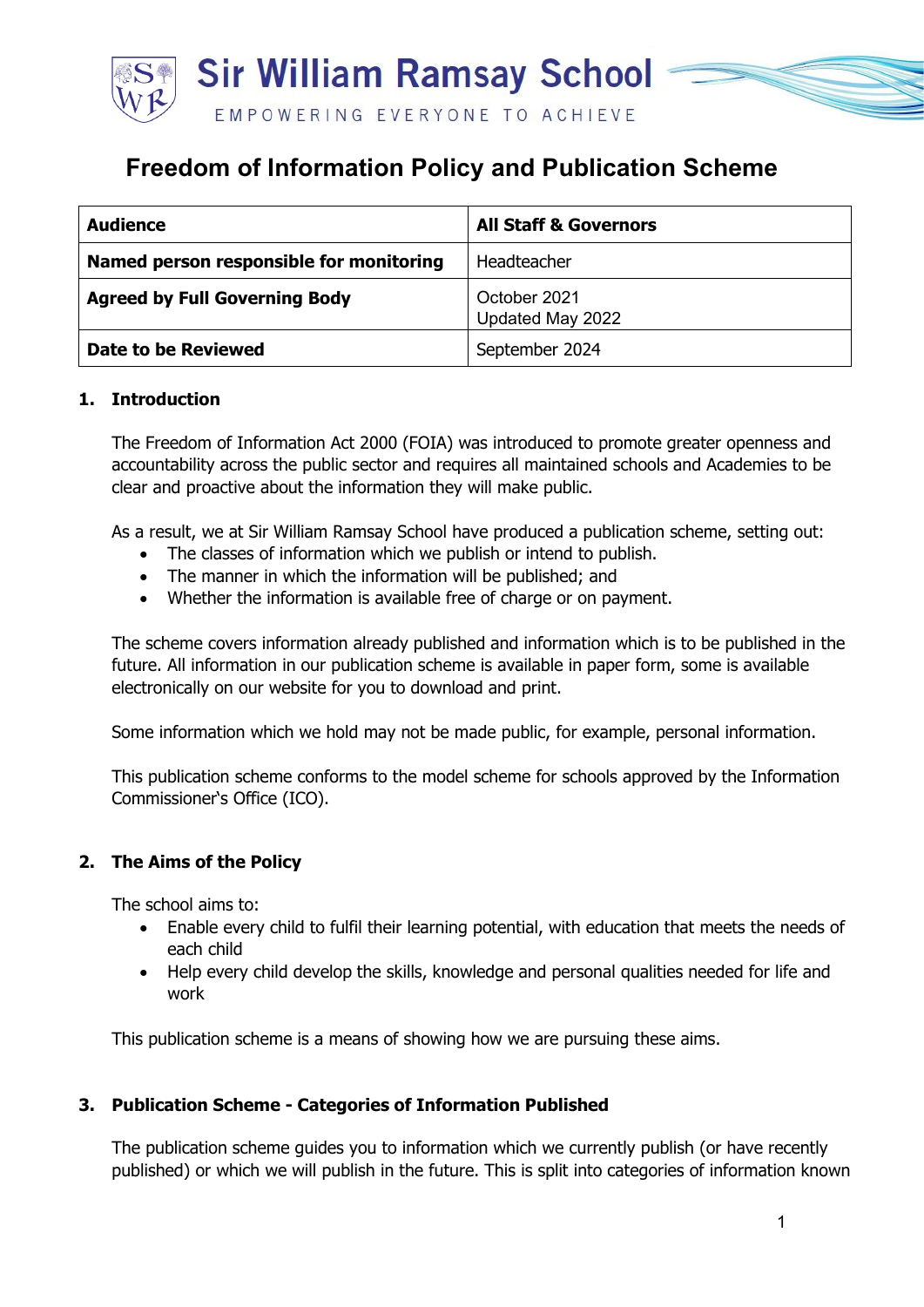as 'classes'. Statutory, and additional content the school have chosen to add, can be seen in our Publication Scheme in Appendix 1.

The classes of information that we undertake to make available are organised into the following area:

- School Prospectus information published in the school prospectus.
- Governors' Documents information published in governing body documents.
- Students & Curriculum information about policies that relate to students and the school curriculum.
- School Policies and other information related to the school information about policies that relate to the school in general.

#### **4. How to Request Information**

If you require a paper version of any of the documents within the scheme, the request must be made in writing by email or letter giving clear details of the information requested. Written notice of any fee will be provided to the enquirer before any information is supplied.

Contact details are set out below:

- Address: Sir William Ramsay School Rose Avenue Hazlemere HP15 7UB
- E-mail: office@swr.school

To help us process your request quickly, please clearly mark any correspondence "PUBLICATION SCHEME REQUEST" (in CAPITALS please). If the information you are looking for is not evident via the scheme or on our website, then a Freedom of Information (FOI) request is needed. This must be in writing and must contain the requestor's name and contact details; either postal address or email address for the response to be sent.

All FOI requests must be responded to by us within 20 working days from receipt (excluding school holidays).

# **5. Withholding Information**

The FOI Act contains 23 exemptions whereby information can be withheld. There are two categories: absolute and non-absolute. We will only withhold information if it falls within the scope of one or more of these exemptions. Complete files or documents will not be withheld just because part of the information is covered by an exemption.

An exemption will only be applied where we have reason to believe that prejudice might occur to the interest protected by the exemption. In addition, wherever a "public interest" exemption is being considered, we will only withhold that information which it can demonstrate that the public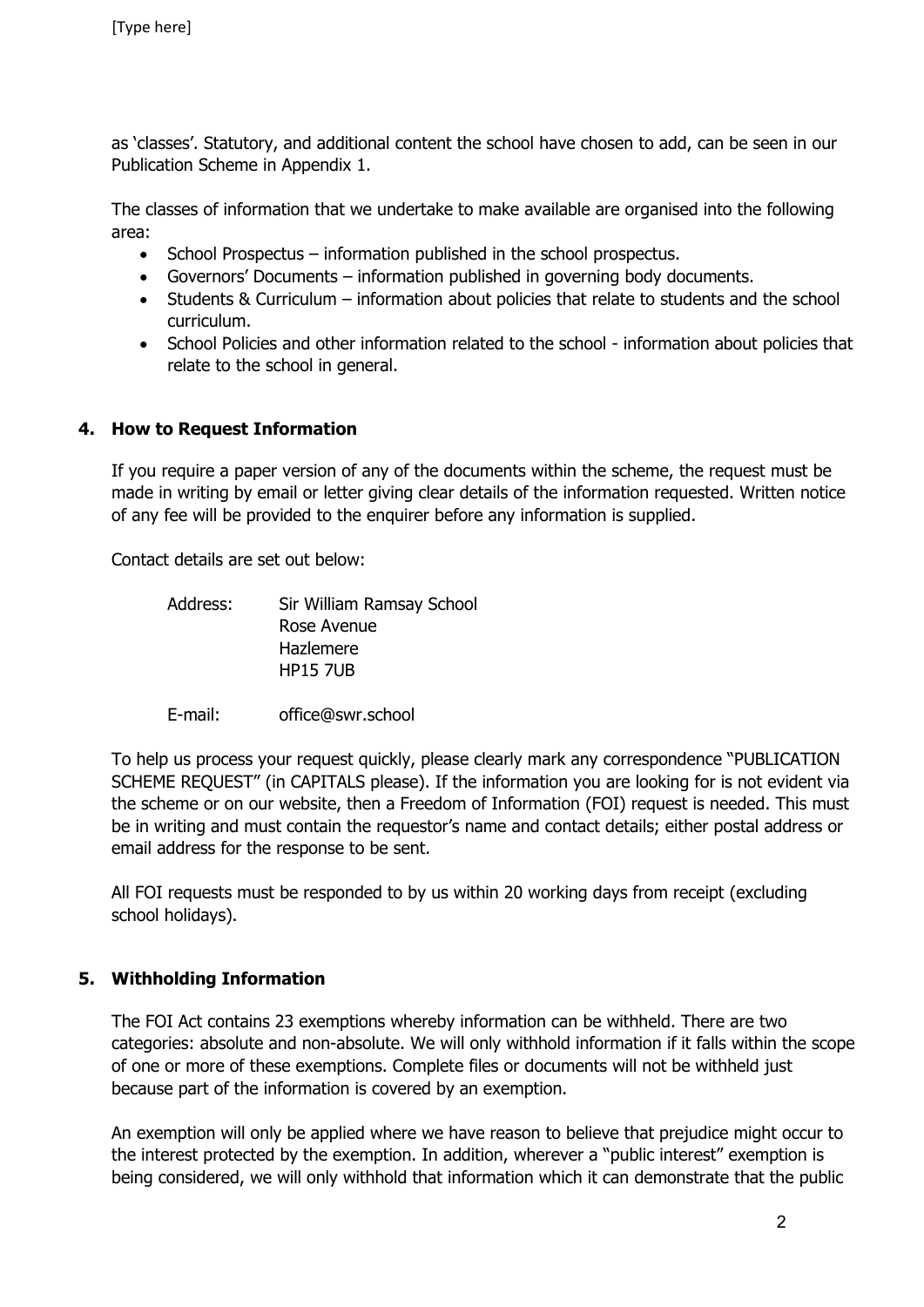interest will be best served by withholding. When considering withholding information under a non-absolute exemption we will take into account whether the release of the information would:

- promote further understanding of current issues of public debate;
- promote the accountability of decisions taken by us and the spending and allocation of public money;
- bring to light matters of public safety;
- allows the public to understand and challenge decisions made by us;
- be otherwise in the public interest.

Where information is withheld under an exemption in most cases the reason behind the decision will be made clear to the applicant, citing the exemption under which the information is being withheld.

# **6. Paying for Information**

Information published on our website is free, although you may incur costs from your internet service provider. If you do not have internet access, you can access our website using either a local library or an internet café. Single copies of information covered by this publication are provided free unless stated otherwise.

If the Publication Scheme request or FOI request means that we have to do a lot of photocopying or printing, or pay a large postage charge, or is for a priced item such as some printed publications or videos, we will let you know the cost before fulfilling your request. Payment may be requested prior to provision of the information.

# **7. Feedback and Complaints**

We welcome any comments or suggestions you may have about the scheme. If you want to make any comments about this publication scheme or if you require further assistance or wish to make a complaint regarding information you have received or been refused, then initially this should be addressed to the:

| Address: | The Headteacher           |
|----------|---------------------------|
|          | Sir William Ramsay School |
|          | Rose Avenue               |
|          | Hazlemere                 |
|          | <b>HP15 7UB</b>           |
|          |                           |

E-mail: office@swr.school

If you are not satisfied with the assistance that you get or if we have not been able to resolve your complaint and you feel that a formal complaint needs to be made, then this should be addressed to the Information Commissioner's Office. This is the organisation that ensures compliance with the Freedom of Information Act 2000 and that deals with formal complaints.

They can be contacted at: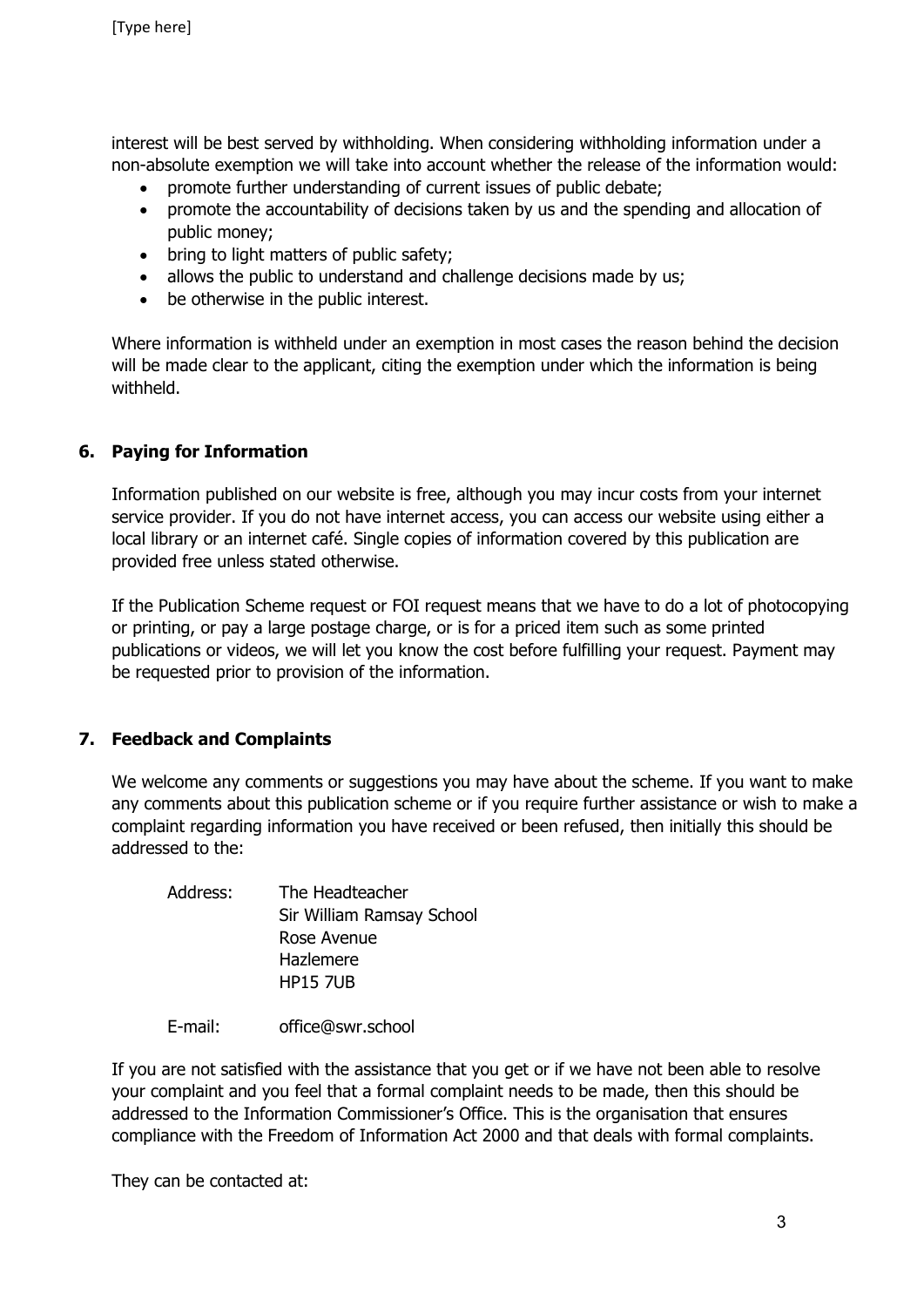The Case Reception Unit Customer Service Team Information Commissioner's Office Wycliffe House Water Lane Wilmslow Cheshire SK9 5AF Enquiry/Information Line: 01625 545 700 E Mail: [publications@ic-foi.demon.co.uk](mailto:publications@ic-foi.demon.co.uk)  Website: [www.informationcommissioner.gov.uk](http://www.informationcommissioner.gov.uk/)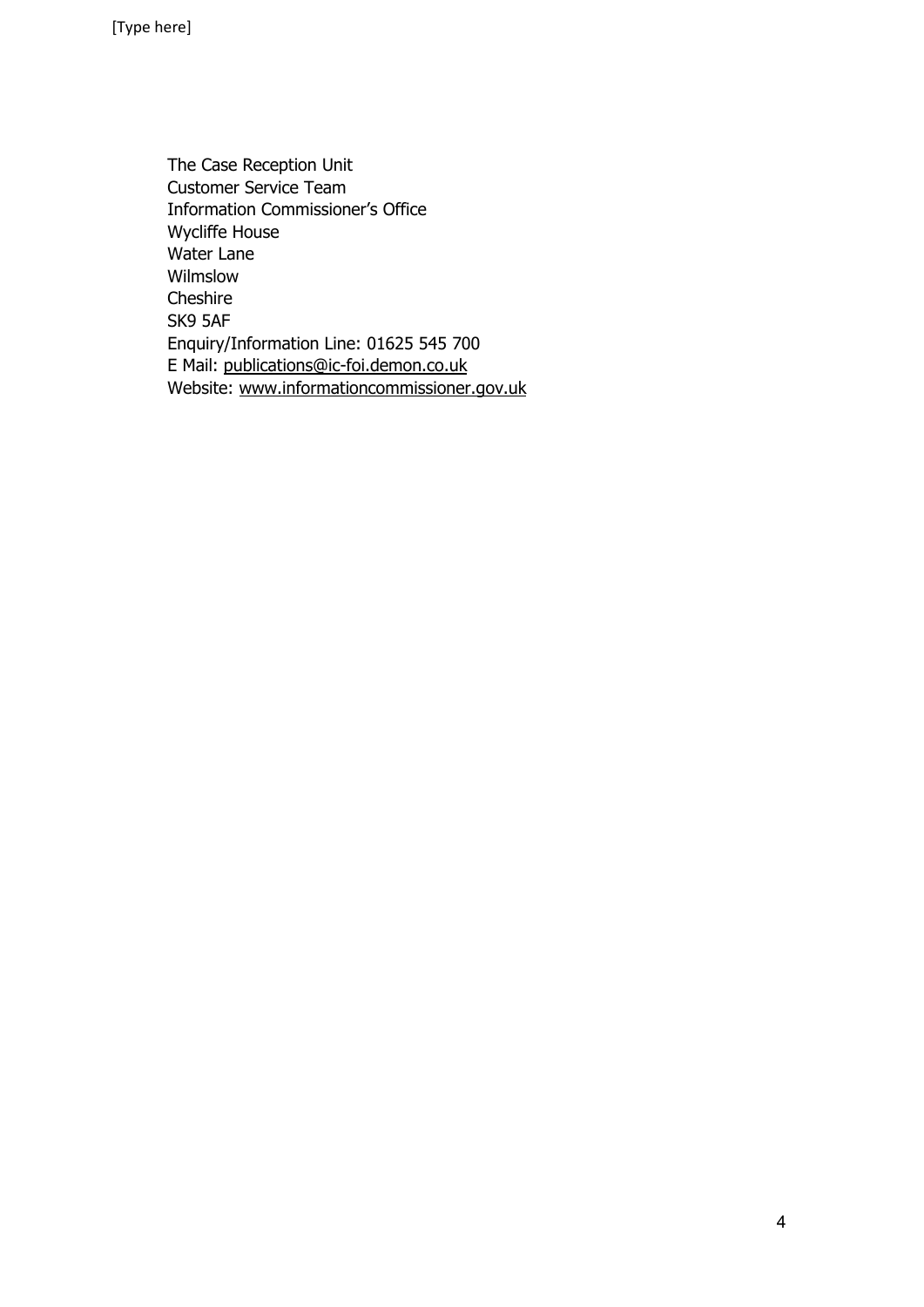# **Publication Scheme for Sir William Ramsay School**

| <b>SCROOF Prospectus –</b> This Secuon gives information on the statutory contents of the scribol prospectus. |                                                                                                                                                                                                                                                         |            |                          |
|---------------------------------------------------------------------------------------------------------------|---------------------------------------------------------------------------------------------------------------------------------------------------------------------------------------------------------------------------------------------------------|------------|--------------------------|
| <b>Class</b>                                                                                                  | <b>Description</b>                                                                                                                                                                                                                                      | Website    | <b>On</b><br>Application |
| School prospectus                                                                                             | The name, address and telephone number of the school and the type of<br>school                                                                                                                                                                          | <b>Yes</b> | Yes                      |
|                                                                                                               | The names of the head teacher and chair of governors                                                                                                                                                                                                    | <b>Yes</b> | <b>Yes</b>               |
|                                                                                                               | Information on the school policy on admissions                                                                                                                                                                                                          | <b>Yes</b> | <b>Yes</b>               |
|                                                                                                               | A statement of the school's ethos and values                                                                                                                                                                                                            | Yes        | Yes                      |
|                                                                                                               | Details of any affiliations with a religion or religious denomination, the<br>religious education provided, parents' right to withdraw their child from<br>religious education and collective worship and the alternative provision for<br>those pupils | <b>Yes</b> | <b>Yes</b>               |
|                                                                                                               | Information about the school's policy on providing for pupils with special<br>educational needs                                                                                                                                                         | Yes        | Yes                      |
|                                                                                                               | Number of pupils on roll and rates of pupils' authorised and unauthorised<br>absences                                                                                                                                                                   | <b>Yes</b> | <b>Yes</b>               |
|                                                                                                               | National Curriculum assessment results for appropriate Key Stages, with<br>national summary figures                                                                                                                                                     | Yes        | Yes                      |
|                                                                                                               | The arrangements for visits to the school by prospective parents                                                                                                                                                                                        | <b>Yes</b> | <b>Yes</b>               |
|                                                                                                               | The number of places for pupils of normal age of entry in the preceding<br>school year and the number of written applications/ preferences expressed<br>for those places                                                                                | Yes        | Yes                      |

**School Prospectus –** This section gives information on the statutory contents of the school prospectus.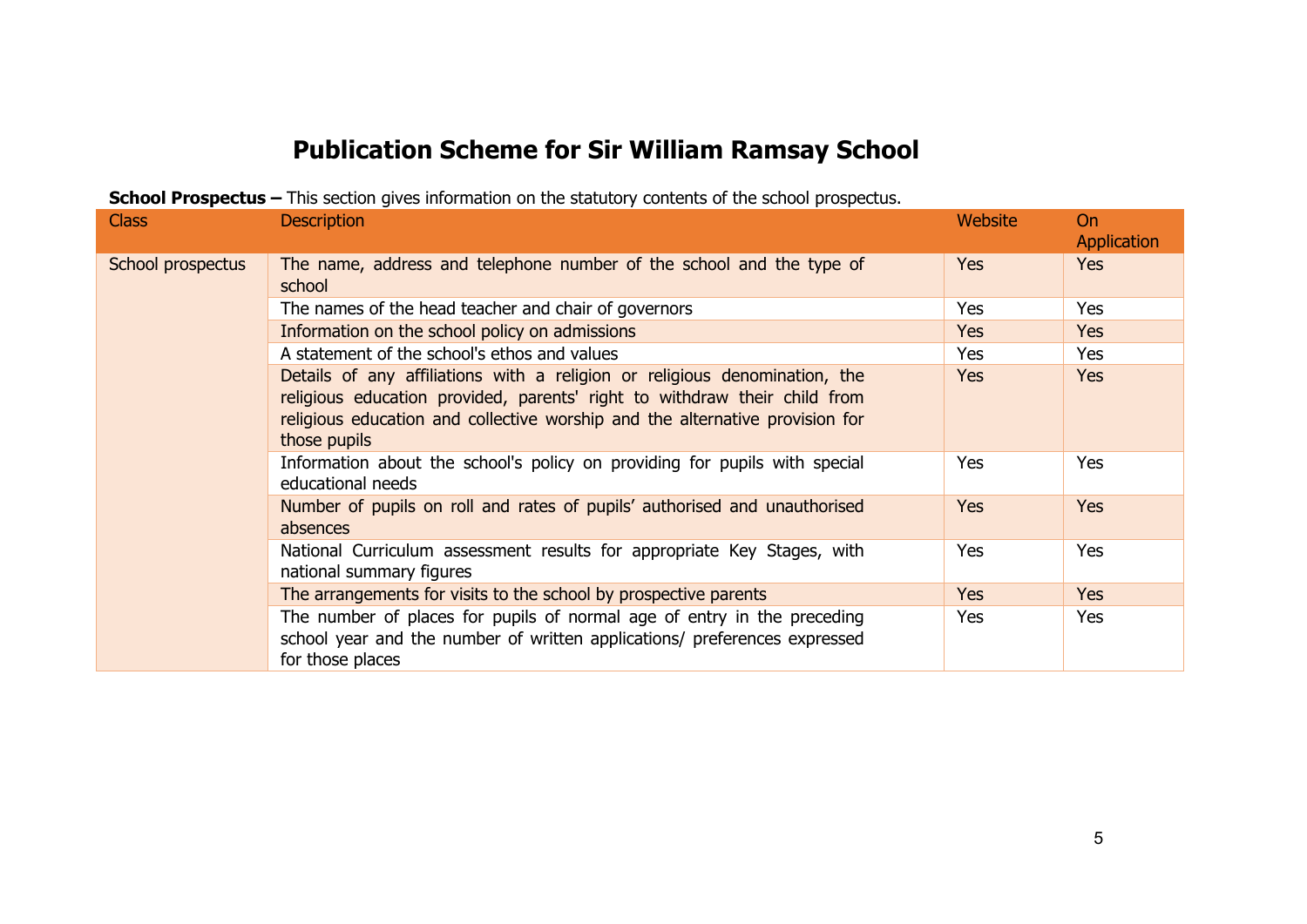**Information Relating to the Governing Body -** This section gives access to information about policies relating to the Governing Body.

| <b>Class</b>                                                         | <b>Description</b>                                                                                                                                              | Website    | <b>On</b><br>Application |
|----------------------------------------------------------------------|-----------------------------------------------------------------------------------------------------------------------------------------------------------------|------------|--------------------------|
| <b>Governing Body</b>                                                | The names of the governors should be available, and the basis on which<br>they have been appointed, along with details of how to contact them via<br>the school | <b>Yes</b> | <b>Yes</b>               |
| Instrument of                                                        | The name of the school                                                                                                                                          | Yes        | Yes                      |
| Government                                                           | The category of the school                                                                                                                                      | <b>Yes</b> | <b>Yes</b>               |
|                                                                      | The name of the governing body                                                                                                                                  | <b>Yes</b> | Yes                      |
|                                                                      | The manner in which the governing body is constituted                                                                                                           | <b>Yes</b> | Yes                      |
|                                                                      | The term of office of each category of governor if less than 4 years                                                                                            | Yes        | Yes                      |
|                                                                      | The name of anybody entitled to appoint any category of governor                                                                                                | <b>Yes</b> | Yes                      |
|                                                                      | Details of any trust                                                                                                                                            | <b>Yes</b> | Yes                      |
|                                                                      | If the school has a religious character, a description of the ethos                                                                                             | N/A        |                          |
|                                                                      | The date the instrument takes effect                                                                                                                            | <b>Yes</b> | Yes                      |
| Minutes of meeting<br>of the governing<br>body and its<br>committees | Agreed minutes of meetings of the governing body and its committees in<br>relation to meetings held from March 2004 onwards.                                    | <b>No</b>  | Yes                      |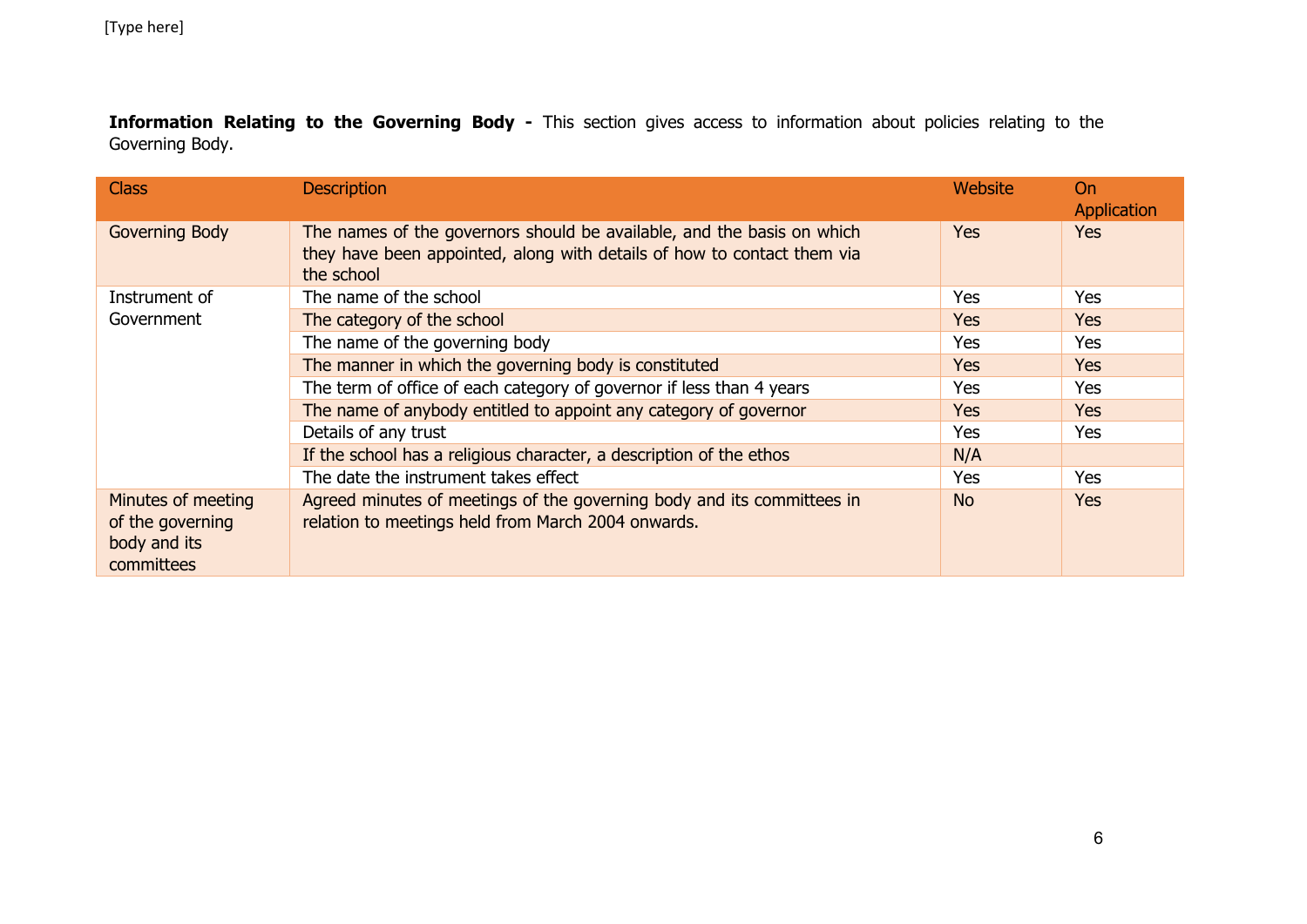| <b>Class</b>                                          | <b>Description</b>                                                                                                                                                                                      | Website | On<br>Application |
|-------------------------------------------------------|---------------------------------------------------------------------------------------------------------------------------------------------------------------------------------------------------------|---------|-------------------|
| Home $-$<br>school<br>agreement                       | Statement of the school's aims and values, the school's responsibilities, the<br>parental responsibilities and the school's expectations of its pupils, for<br>example, homework arrangements           | Yes     | <b>Yes</b>        |
| Curriculum<br>Policy                                  | Statement on following the policy for the secular curriculum subjects and<br>religious education and schemes of work and syllabuses currently used by the<br>school                                     | Yes     | Yes               |
| Relationship<br>and Sex<br>Education<br><b>Policy</b> | Statement of policy with regard to sex and relationship education                                                                                                                                       | Yes     | Yes               |
| Special<br>Education<br>Needs Policy                  | Information about the school's policy on providing for pupils with special<br>educational needs                                                                                                         | Yes     | Yes               |
| Accessibility<br><b>Plans</b>                         | Plan for increasing participation of disabled pupils in the school's curriculum,<br>improving the accessibility of the physical environment and improving delivery<br>of information to disabled pupils | Yes     | Yes               |
| Race Equality<br>Policy                               | Statement of policy for promoting equality as per Section 75 of the 1998 NI<br>Act                                                                                                                      | Yes     | Yes               |
| Child<br>Protection<br><b>Policy</b>                  | Statement of policy for safeguarding and promoting welfare of pupils at the<br>school (from March 2004)                                                                                                 | Yes     | <b>Yes</b>        |
| Pupil<br><b>Discipline</b>                            | Statement of general principles on behaviour and discipline                                                                                                                                             | Yes     | Yes               |

Pupils & Curriculum Policies - This section gives access to information about policies that relate to pupils and the school curriculum.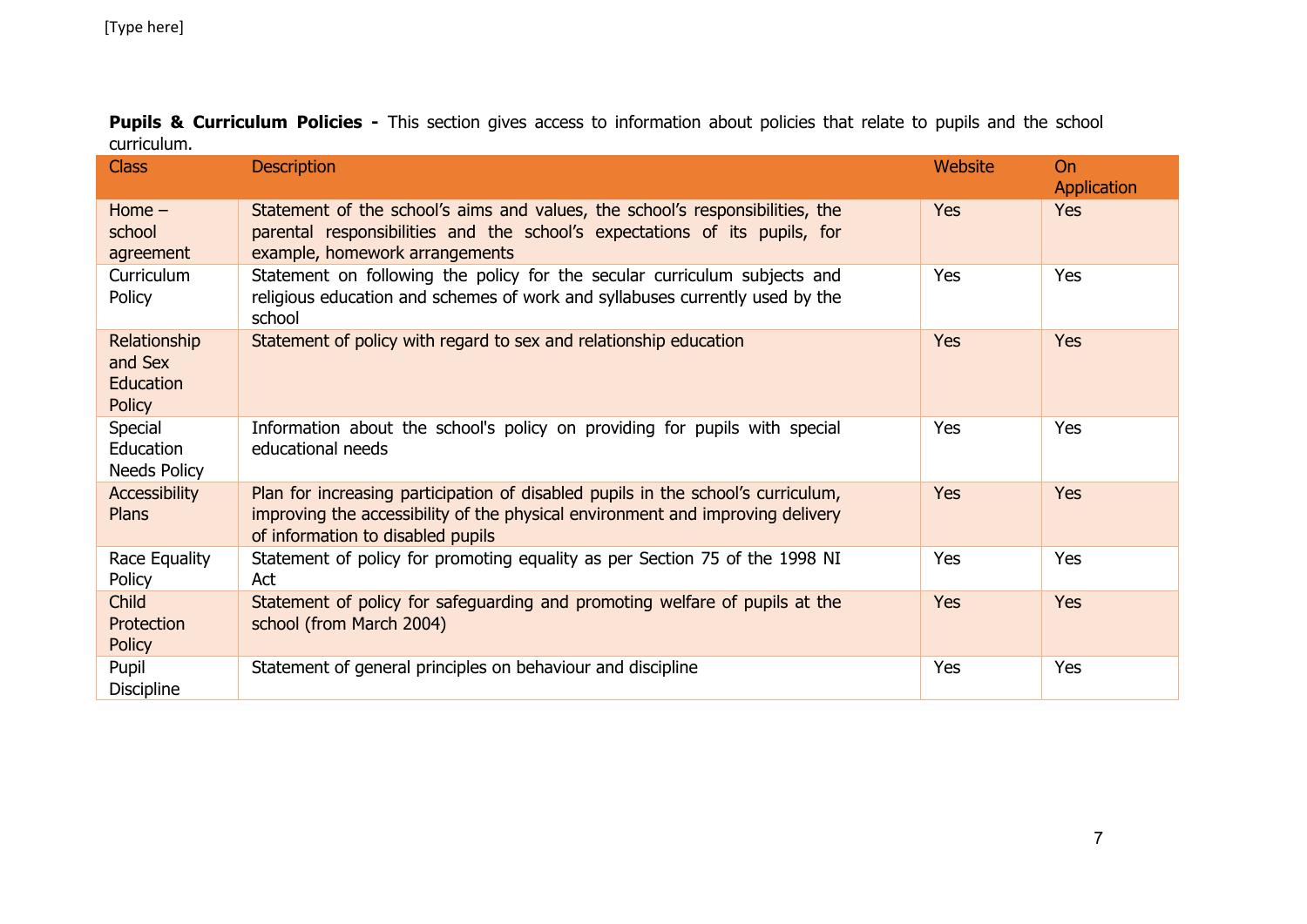**School Policies and other information related to the school - This section gives access to information about policies that** relate to the school in general.

| <b>Class</b>                                                                                                               | <b>Description</b>                                                                                                                                                                                                                 | Website   | <b>On</b><br>Application |
|----------------------------------------------------------------------------------------------------------------------------|------------------------------------------------------------------------------------------------------------------------------------------------------------------------------------------------------------------------------------|-----------|--------------------------|
| <b>Education and</b><br><b>Training Inspectorate</b><br>(ETI) published<br>reports referring<br>expressly to the<br>school | Published report of the last inspection of the school and the summary<br>of the report and where appropriate inspection reports of religious<br>education in those schools designated as having a religious character.             | Yes       | <b>Yes</b>               |
| Post-ETI inspection<br>action plan                                                                                         | A plan setting out the actions required following the last ETI inspection<br>and where appropriate an action plan following inspection of religious<br>education where the school is designated as having a religious<br>character | Yes       | Yes                      |
| Charging and<br><b>Remissions Policies</b>                                                                                 | A statement of the school's policy with respect to charges and<br>remissions for any optional extra or board and lodging for which<br>charges are permitted, for example school publications, music tuition,<br>trips              | Yes       | <b>Yes</b>               |
| School session times<br>and term dates                                                                                     | Details of school session and dates of school terms and holidays                                                                                                                                                                   | Yes       | Yes                      |
| <b>Health and Safety</b><br>Policy and Risk<br>Assessment                                                                  | Statement of general policy with respect to health and safety at work<br>of employees (and others) and the organisation and arrangements for<br>carrying out the policy                                                            | Yes       | <b>Yes</b>               |
| Complaints<br>procedure                                                                                                    | Statement of procedures for dealing with complaints                                                                                                                                                                                | Yes       | Yes                      |
| Performance<br>Management of Staff                                                                                         | Statement of procedures adopted by the governing body relating to<br>the performance management of staff and the annual report of the<br>head teacher on the effectiveness of appraisal procedures                                 | <b>No</b> | <b>Yes</b>               |
| Staff Conduct,<br>Discipline and<br>Grievance                                                                              | Statement of procedure for regulating conduct and discipline of school<br>staff and procedures by which staff may seek redress for grievance                                                                                       | <b>No</b> | Yes                      |